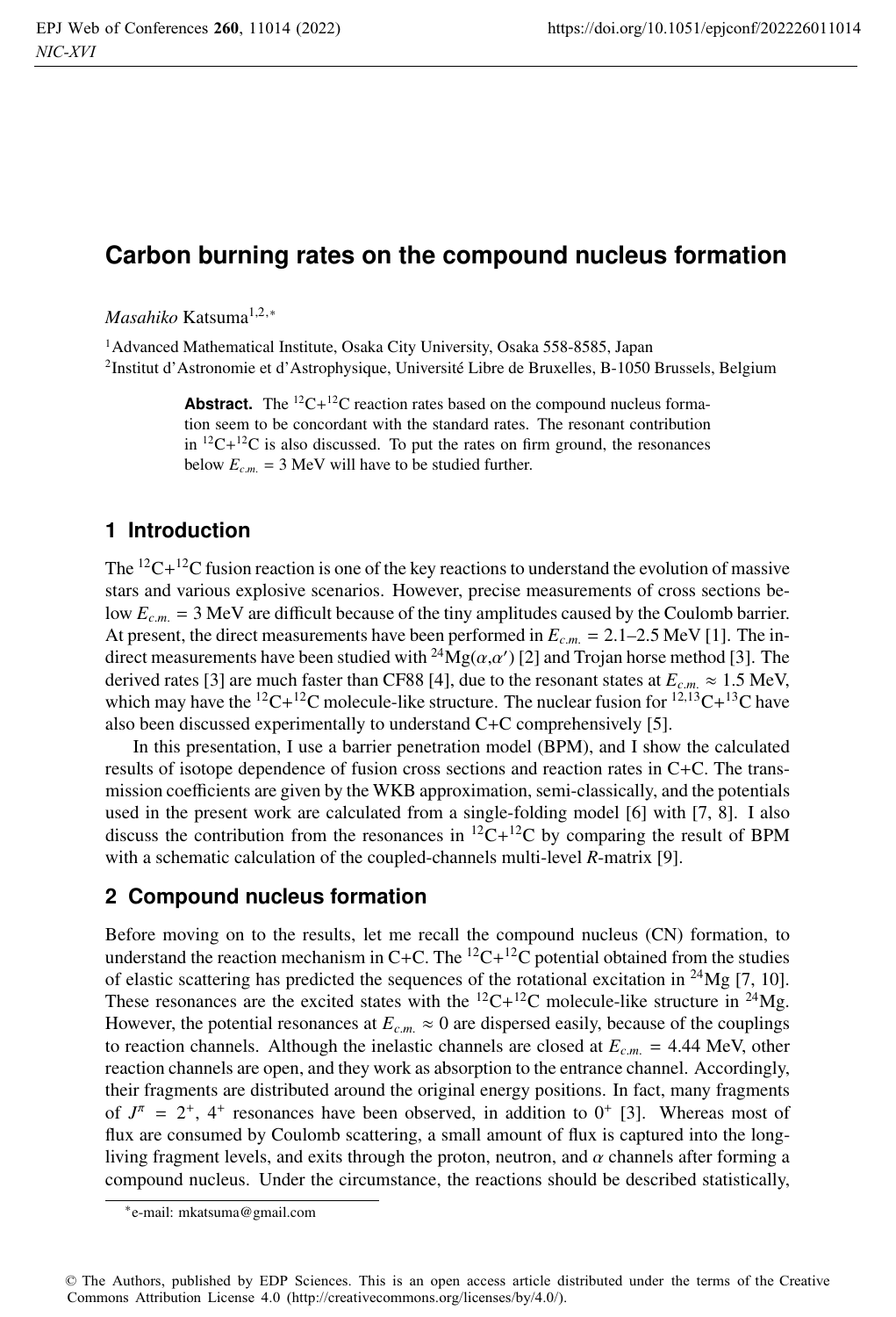

**Figure 1.** Comparison in *S*<sup>\*</sup> between BPM and experimental data: (A) <sup>12</sup>C+<sup>12</sup>C, (C) <sup>12</sup>C+<sup>13</sup>C, (D) <sup>13</sup>C+<sup>13</sup>C, (E) <sup>12</sup>C+<sup>14</sup>C, and (F) <sup>12</sup>C+<sup>15</sup>C. The solid curves are the results with BPM. The experimental data are taken from [1, 5, 11, 12]. (B) The derived rates of  ${}^{12}C+{}^{12}C$  are shown in ratio of CF88 [4].

and the emitted nuclei have to be treated as evaporation products. Therefore, I adopt BPM and *R*-matrix based on the CN formation in the present study.

In BPM, the energy-averaged fusion cross sections are given by  $\sigma_F = (\pi/k^2) \sum_L (2L +$ 1) $(|S_{CN}|^2)$ . *k* is the wavenumber; *L* is the angular momentum between nuclei.  $(|S_{CN}|^2)$  are the transmission coefficients  $T_L$ , given by WKB approximation for  $E_{c.m.} < E_B$ :  $T_L = \{1 +$  $\exp \left[ 2 \int_{R_1}^{R_2} K(R) dR \right]^{-1}$ ,  $K(R) = \{ (2\mu)/\hbar^2 [\tilde{U}_L(R) - E_{c.m.}] \}^{1/2}$ .  $E_B$  is the barrier height energy.  $\mu$  is the reduced mass.  $R_1$  and  $R_2$  are the inner and outer turning points of effective potentials  $\tilde{U}_L$ . The nuclear potentials in  $\tilde{U}_L$  are calculated recursively from the single-folding model [6–8]. The cross sections are also given by *R*-matrix theory,  $\sigma_F = (\pi/k^2) \sum_{c} (2L+1) |S_{c,0}^L|^2$ .  $S_{c,0}^L$  is the *S*-matrix deduced from the *R*-matrix with the resonance parameters in [3]. The reduced width of <sup>12</sup>C+<sup>12</sup>C is statistically assumed to be a constant  $\gamma_{iL}^2 = 0.001 \gamma_W^2$  for all levels, based on the CN formation.  $\gamma_W^2$  is the Wigner limit. In [5], the transmission coefficients are calculated from an approximation using the unitarity relation of *S* -matrix. To display the cross sections, the *S*<sup>\*</sup> factors are defined as  $S^* \equiv \sigma_F E_{c.m.} \exp(87.21 E_{c.m}^{-1/2} + 0.46 E_{c.m.})$ , e.g. [3].

### **3 Results & Conclusion**

The calculated  $S^*$  factors with BPM for <sup>12</sup>C+<sup>12</sup>C are shown by the solid curve in Fig. 1(A), and they appear to give the trend of the energy variation in the experimental data [1, 11]. The derived reaction rates are shown in ratio to  $CF88$ . (Fig. 1(B)) They seem consistent with CF88. For  $^{12,13}C+^{13}C$  and  $^{12}C+^{14,15}C$ , the present calculations of BPM (solid curves) reproduce the experimental data [5, 12], consistently, as shown in Figs.  $1(C) - 1(F)$ .

Figure 2(A) illustrates the isotope dependence of  $S^*$  obtained from BPM. In BPM, the <sup>12</sup>C+<sup>12</sup>C *S*<sup>\*</sup> factors below  $E_{cm} = 2$  MeV become the largest, so the derived reaction rates are the fastest below  $T_9 = 0.8$  (Fig. 2(B)). In addition, the  $S^*$  factors are found to be enhanced at the sub-barrier energies as the number of neutrons increases. Particularly, those of  ${}^{12}C+{}^{15}C$ are enhanced larger. The barrier radius  $R_B$  and barrier height energy  $E_B$  in the present calculations are shown in Figs. 2(C) and 2(D), as a function of the mass number.  $R_B(E_B)$  becomes large (small) as the number of neutrons increases. Especially,  $R_B$  suddenly becomes large at <sup>15</sup>C. This is caused by the weakly-bound *s*-wave neutron in <sup>15</sup>C. Therefore, the corresponding  $S^*$  and reaction rates are expected to be enhanced more by the sharp reduction of  $E_B$ .

The resonant contribution in  ${}^{12}C+{}^{12}C$  is shown in Fig. 3. From the result of the *R*-matrix calculation by the solid curve in Fig.  $3(A)$ , the values of  $S^*$  are found to be much smaller than those of [3]. In the present calculation, I include the same 34 levels and four exit channels as